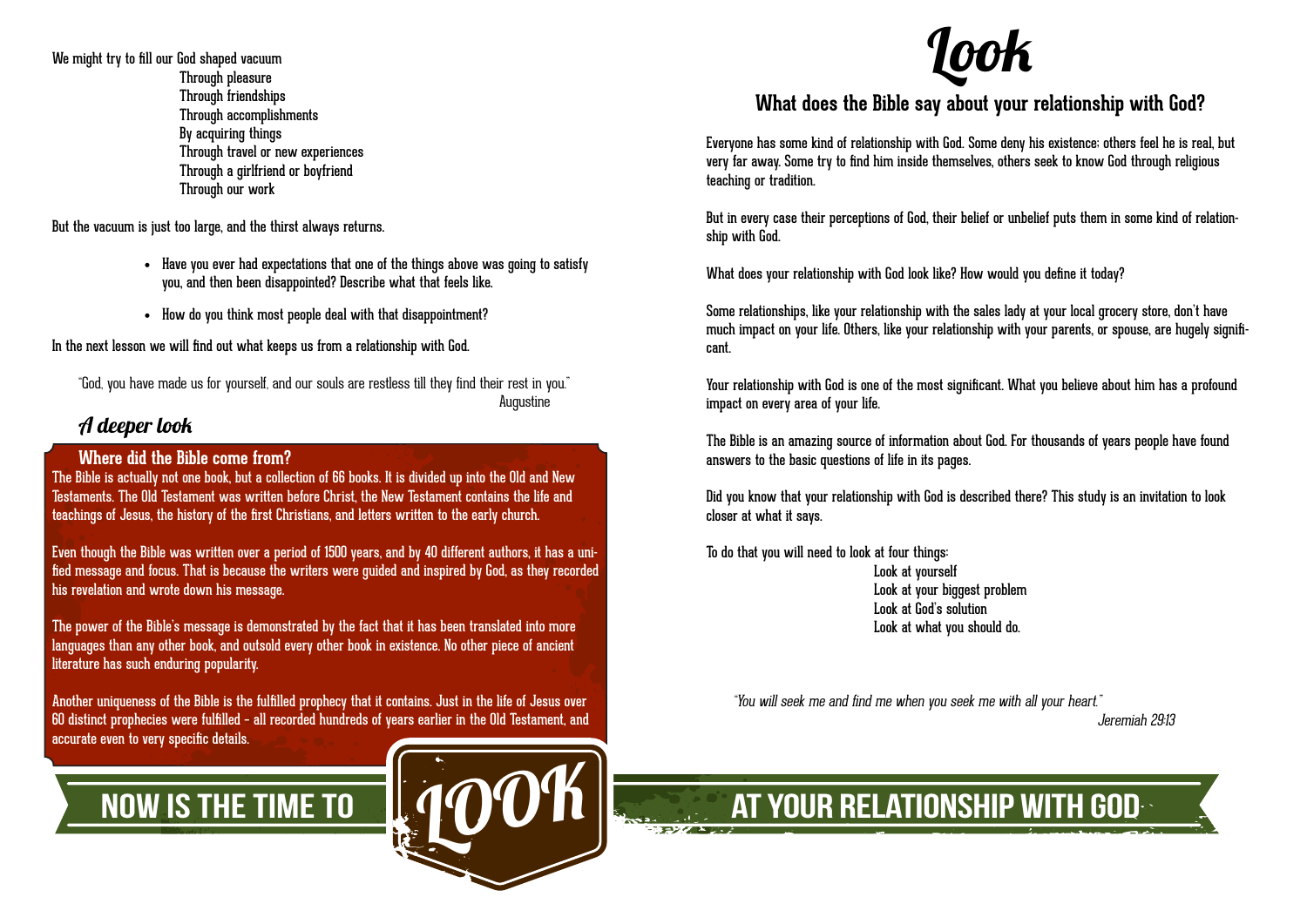# #1 – Look at Yourself

Are you here on earth just because your parents decided to have a baby, or does your existence have a greater design? Are you just the product of time and chance, or is there a purpose and destiny behind your life?

The gospel of John was written by a man who spent over three years personally traveling with and learning from Jesus. In his book he describes the life and teachings of this man who claimed to be the Son of God. The first chapter starts this way:

 In the beginning was the Word, and the Word was with God, and the Word was God. 2 He was with God in the beginning. 3 Through him all things were made: without him nothing was made that has been made. 4 In him was life, and that life was the light of all mankind. 5 The light shines in the darkness, and the darkness has not overcome it. 6 There was a man sent from God whose name was John. 7 He came as a witness to testify concerning that light, so that through him all might believe. 8 He himself was not the light; he came only as a witness to the light. 9 The true light that gives light to everyone was coming into the world. 10 He was in the world, and though the world was made through him, the world did not recognize him. 11 He came to that which was his own, but his own did not receive him. 12 Yet to all who did receive him, to those who believed in his name, he gave the right to become children of God—13 children born not of natural descent, nor of human decision or a husband's will, but born of God. John 1:1-13

- Who was the Word?
- If it says he created all things, what does that mean about you?
- What do you think John meant when he said "In him was life, and that life was the light of all mankind"? In what ways do we need "light" and "life"?
- • Why do you think John used the phrase "Children of God" to describe a relationship with God?

There are three key things you need to know about yourself.

### 1. You were created by God

Through him all things were made; without him nothing was made that has been made. John 1:3



- How do you think it impacts your sense of value and purpose if you believe you were created by God?
- • How will it impact you if you don't believe that?

2. You were created for God

He came to that which was his own, but his own did not receive him. Yet to all who did receive him, to those who believed in his name, he gave the right to become children of God. John 1:11-12

The Bible says that each of us was created with a body, soul and spirit. Our bodies were designed to need things like food, water, exercise and sleep. Our souls are nourished by learning, by interactions with people, by opportunities for personal growth. Our Spirits were meant to be filled up in a relationship with God, as we communicate with him, experience his help and power, and follow his leading.



If you are doing this study with a believer, ask them to describe how they experience their relationship with God. What does it look like practically? Feel free to ask them any questions you have.

3. Without him you will be thirsty In him was life, and that life was the light of all mankind John 1:4

• What do you think happens to your spirit when it doesn't have "life" and "light"?

The great French mathematician and philosopher Blaise Pascal said ""There is a God shaped vacuum in the heart of every man which cannot be filled by any created thing, but only by God, the Creator, made known through Jesus"

Every person experiences this vacuum or "thirst" in different ways. Just like some people try to fill a vacuum of loneliness by eating, often we try to fill a spirit need by feeding something to our body or soul.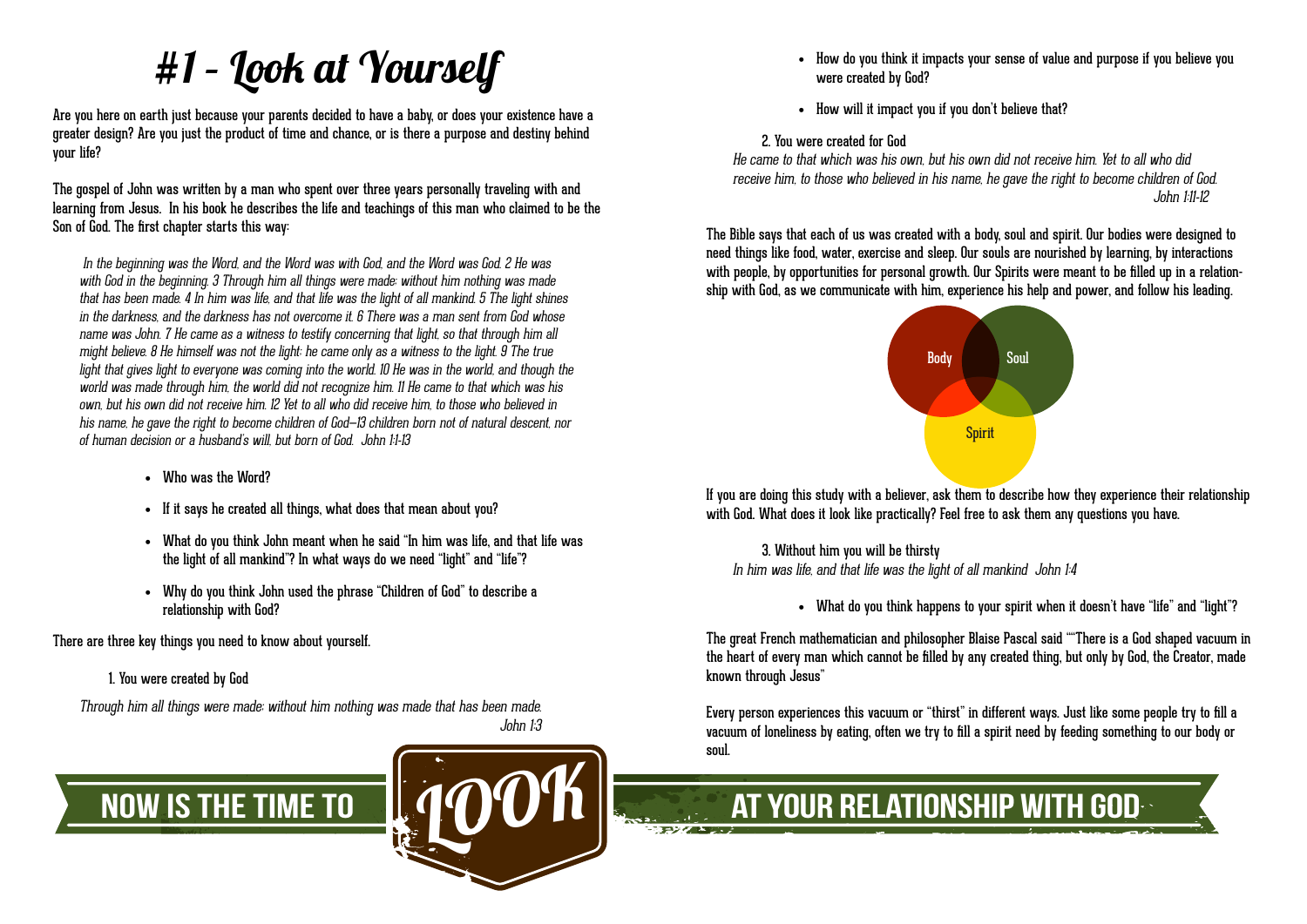### A deeper look

### **Why are there so many religions?**

There is no culture on earth without some form of religion. It seems to be a basic instinct of man to reach out for spiritual answers, for connection with the unseen world. This actually is one of the evidences for God's existence. Why would we have a universal longing, unless there existed something that could fulfill it?

Some religions are monotheistic, meaning that they worship one God. Others are polytheistic, believing in a multitude of Gods. Still others believe in some kind of impersonal "force" that people find inside of themselves or in nature.

What they all have in common, however, is that each promotes a system of religious adherences, or a particular set of good works that will give you favor in God's eyes, or gain you help from a supernatural power.

All have this in common – except Christianity. The Bible teaches that neither religion nor good works are enough, that we can't reach God by our own efforts or merit. The only way to God is through his effort and his merit – something we will learn about more in the next lesson.

## #2 – Look at your biggest problem

All of us face problems, every day. Our car breaks down, or we get sick, we forget an important assignment for school, or have a misunderstanding with friends. Some problems are trivial, others very serious. But sometimes there are very serious problems that we are unaware of.

Let's say that today you decide to seek God. You want to know him personally, to have a relationship with him. Immediately you will run into a very serious problem.

You are a sinner. Sin is falling short of God's standard. Have you ever:

Etc…

Lied Acted selfishly Taken something that wasn't yours Been prideful Been jealous Responded in anger Tried to hurt someone else

One of the problems with sin is that it often controls us even when we don't want it to. We would like to change our behavior, but it is more difficult than we think. As Jesus said…

"Very truly I tell you, everyone who sins is a slave to sin. 35 Now a slave has no permanent place in the family." John 8:34-35

Sometimes we compare ourselves to others and start feeling pretty good about ourselves. "I've never committed murder like that guy", we think, "and I'm a whole lot nicer than that girl". Actually, sin is such a strong poison that it doesn't take much. Even a very small amount of sin can have devastating consequences.

There are three key things that you need to know about your biggest problem.

1. Sin separates you from God "…for all have sinned and fall short of the glory of God." Romans 3:23



# NOW IS THE TIME TO  $\|A \mathbf{O}\mathbf{O}^c\mathbf{h}\|$  at your relationship with god look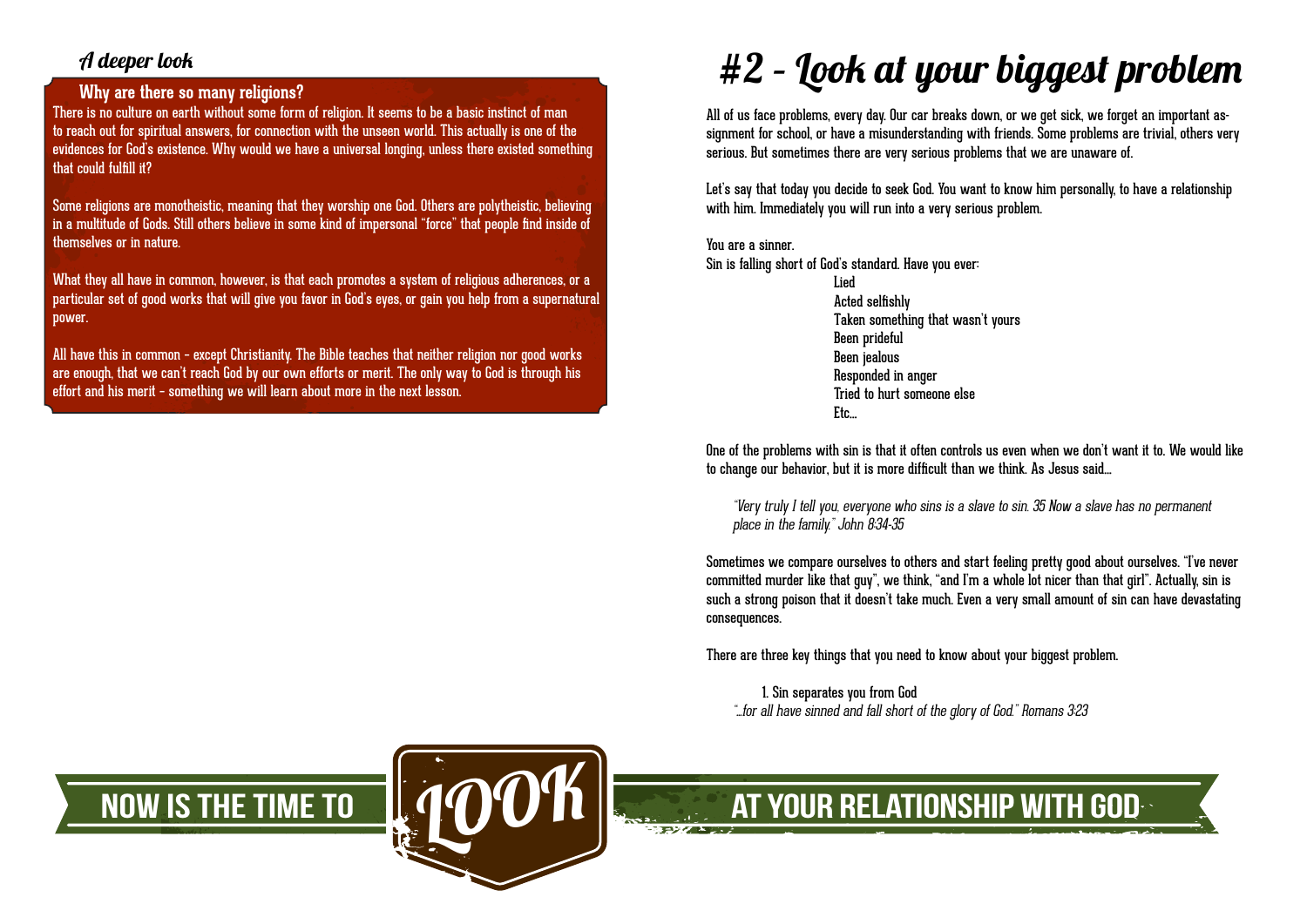"…your iniquities have separated you from your God; your sins have hidden his face from you, so that he will not hear." Isaiah 59.2

• Why would sin cause separation from God? Does this seem fair to you?

God is love – he cares deeply about you. But he is also …

Holy – separated from anything unclean or impure Just – always fair and right in his judgment

That means that he can't allow sin in his presence. It also means that he is required by his character to judge us for things we have done wrong. That is why sin has such devastating consequences.

"For the wages of sin is death …" Romans 6:23

- • What do you think this verse means?
- How do you think we experience this "death" or separation from God?

2. Good works are not enough

It seems logical to try and balance out things we have done wrong by doing other things right. We think if our good deeds outweigh the bad, then our account is even. Unfortunately, the standard for good works is 100% perfection – and all of us fall short.





"For all who rely on the works of the law are under a curse, as it is written: "Cursed is everyone who does not continue to do everything written in the Book of the Law." Clearly no one who relies on the law is justified before God…" Galatians 3:10-11.

- Why do you think the Bible says that one who relies on doing good works is under a curse?
- Does this mean that we shouldn't try to do what is right?
- 3. Religion is not enough

Back in the gospel of John a man named Nicodemus came to visit Jesus. He was a member of the Jewish ruling council, and also a Pharisee, which means he was very faithful at keeping the standards of the Jewish religion. Here is what John says about the conversation.

Now there was a Pharisee, a man named Nicodemus who was a member of the Jewish ruling council. 2 He came to Jesus at night and said, "Rabbi, we know that you are a teacher who has come from God. For no one could perform the signs you are doing if God were not with him." 3 Jesus replied, "Very truly I tell you, no one can see the kingdom of God unless they are born again."How can someone be born when they are old?" Nicodemus asked. "Surely they cannot enter a second time into their mother's womb to be born!" 5 Jesus answered, "Very truly I tell you, no one can enter the kingdom of God unless they are born of water and the Spirit. 6 Flesh gives birth to flesh, but the Spirit gives birth to spirit. John 3:1-6

- • Why do you think he came to Jesus at night?
- What kind of attitude did he have toward Jesus?

It seems that Jesus should have commended him, but instead he warns him that he might miss the kingdom of God. What do you think he meant when he told him he needed to be "born again"?

Nicodemus thinks he is talking about physical birth (born of water), but Jesus is talking about spiritual birth (born of the Spirit). How do you think being "born of the spirit" is different from being religious?

In the next lesson we will talk about God's solution to your biggest problem.



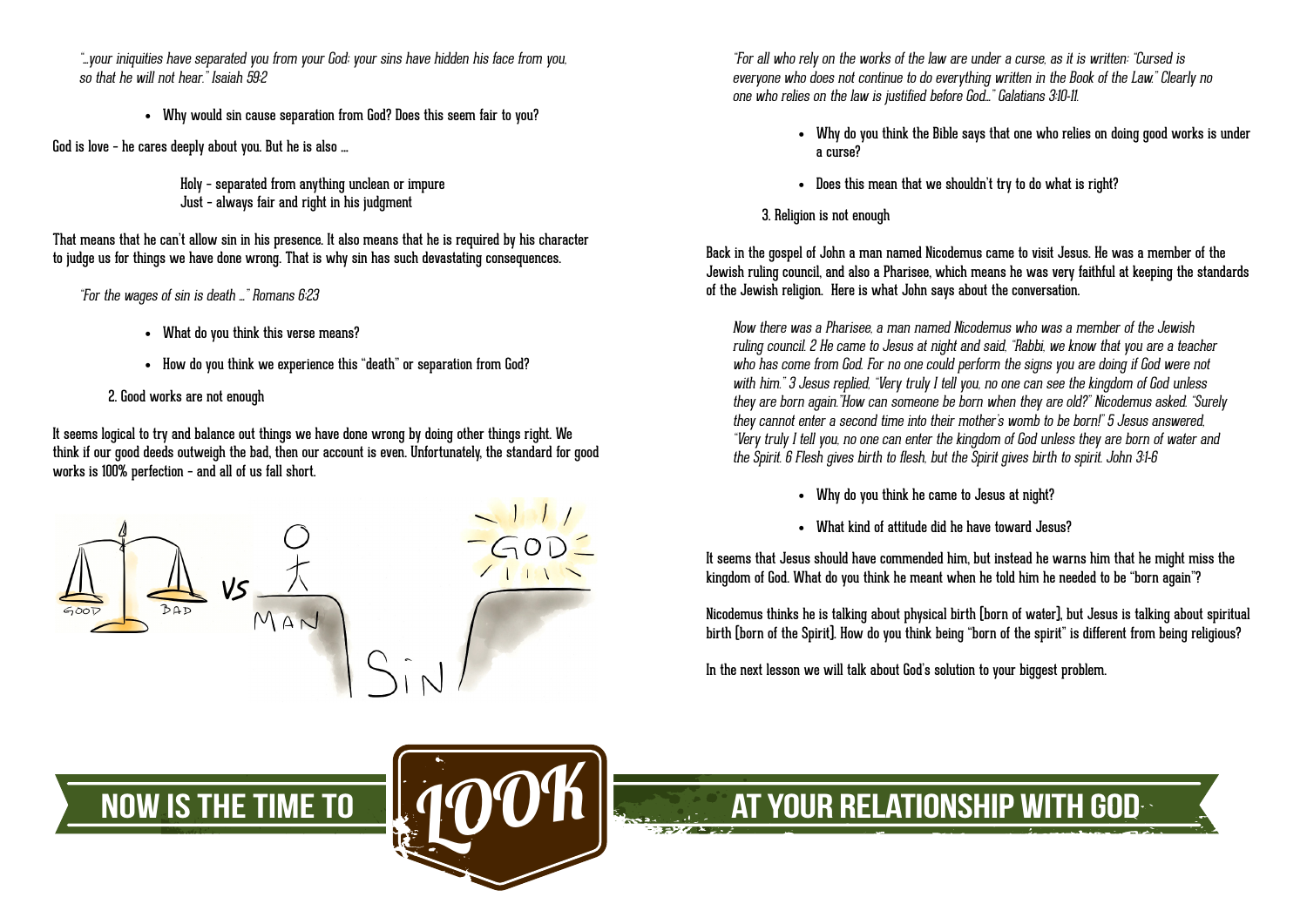### A deeper look

### **Did Jesus really rise from the dead?**

The resurrection is one of the key teachings of Christianity. When Jesus rose from the grave the power of sin and death was conquered, and a way was opened for us to also experience life after death. But did it really happen? Could it be just a fabrication the disciples made up after Jesus was crucified?

There is strong evidence for the reliability of the resurrection story. An elite Roman guard was assigned to guard the tomb, yet three days later it was empty. A huge stone was rolled over the entrance, and the seal of the Roman emperor placed on it to prevent it from being disturbed. Still, on the third day, Jesus was gone.

In the next 40 days he appeared on multiple occasions, and was seen by a total of over 500 people. Seeing their master alive turned his followers from a group of frightened outcasts to bold preachers who changed the civilized world in one generation.

The Romans or Jews could have stopped it all by just producing a body. If the disciples had made it up, would they really die for a lie? In the face of intense opposition, how did the message of his resurrection spread so effectively? Those who had seen the events for themselves concluded that it was true.

# $# 3$  – Look at God's solution

One of the things the Bible teaches us about God is that he initiates – he seeks us when we are lost. In fact, without him reaching out to us, we would have no hope of finding him. Knowing that our very best attempts are not good enough to deal with the problem of sin, he paid a very high price to offer us his solution.

There are three key things God did to open a way for us:

1. He sent his only Son, Jesus, to earth to become a man.

The Word became flesh and made his dwelling among us. We have seen his glory, the glory of the one and only Son, who came from the Father, full of grace and truth. 15 (John testified concerning him. He cried out, saying, "This is the one I spoke about when I said, 'He who comes after me has surpassed me because he was before me.' ") 16 Out of his fullness we have all received grace in place of grace already given. 17 For the law was given through Moses; grace and truth came through Jesus Christ. 18 No one has ever seen God, but the one and only Son, who is himself God and f is in closest relationship with the Father, has made him known. John 1:14-18

Though Jesus "became flesh" when he was born in Bethlehem 2000 years ago, the Bible teaches that he has eternally existed with the Father and the Holy Spirit. These three form the "trinity" or "three in one". God is one, yet exists in three persons, the Father, Son and Holy Spirit. Ask the person who is doing this study to explain this more to you if you have questions.

- Why do you think it was so important that the "Word became flesh"?
- • What does it mean that he was "full of grace and truth"?
- • Why do you think no one has ever seen God?
- • How do you think Jesus made God "known"?

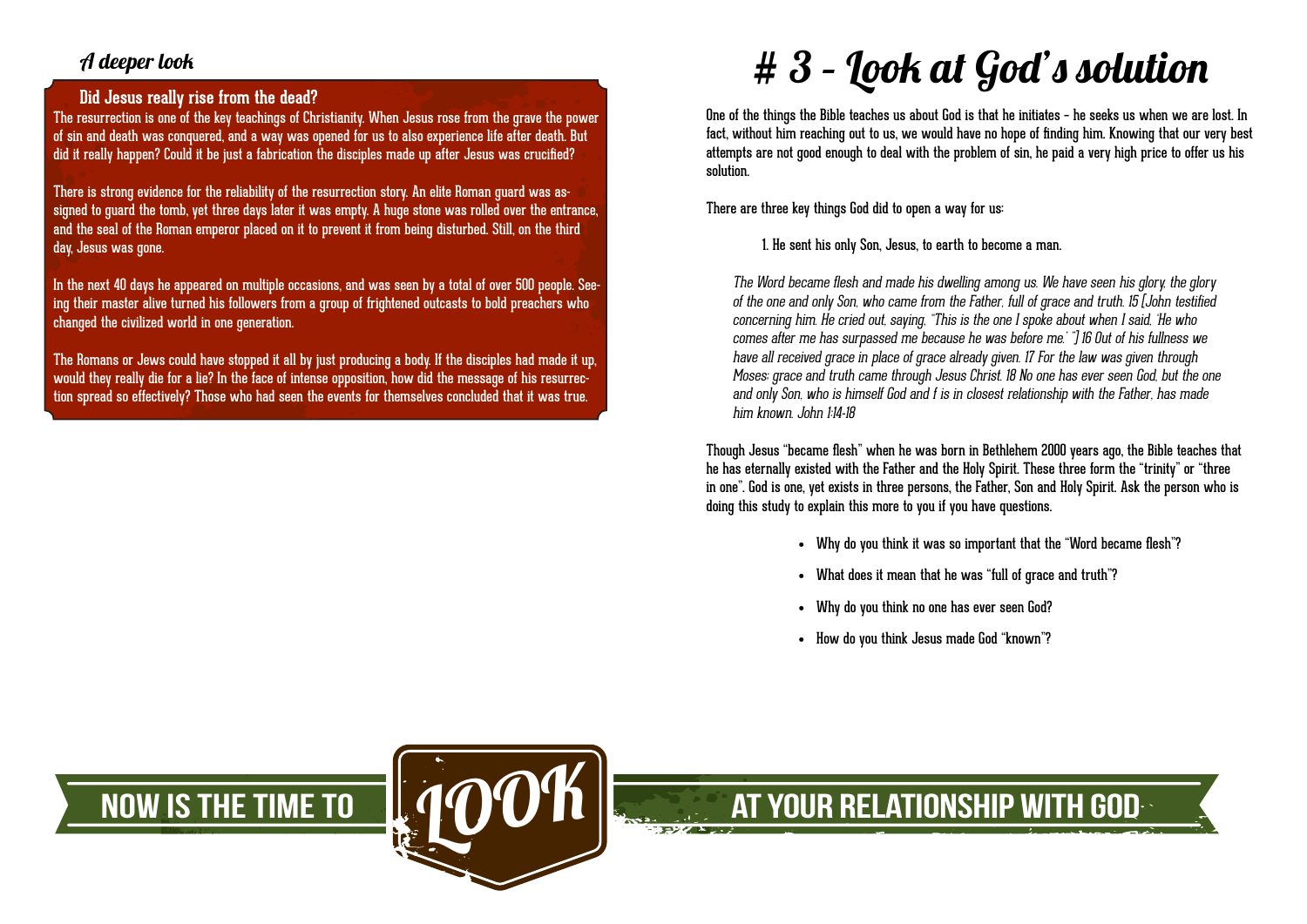### 2. Though he was perfect, Jesus died on the cross and took the punishment for our sins.

The next day John saw Jesus coming toward him and said, "Look, the Lamb of God, who takes away the sin of the world! John 1:29

You see, at just the right time, when we were still powerless, Christ died for the ungodly. Very rarely will anyone die for a righteous person, though for a good person someone might possibly dare to die. But God demonstrates his own love for us in this: While we were still sinners, Christ died for us. Romans 5:6-8

He himself bore our sins" in his body on the cross, so that we might die to sins and live for righteousness; "by his wounds you have been healed." I Peter 2:24

- What do you think John meant when he called Jesus the "Lamb of God"?
- Why do you think our sins required a punishment so severe as death?

Imagine how you feel when you have to carry the guilt and punishment for something you have done wrong. What do you think it would have been like for Jesus, who was totally clean and perfect, to bear that kind of pain?

• What do you think it means when it says, "by his wounds you have been healed?"

3. After three days, God raised him from the dead, breaking the power of sin and death.

Shortly before his death, Jesus predicted that he would come back from the grave

Jesus answered them, "Destroy this temple, and I will raise it again in three days." 20 They replied, "It has taken forty-six years to build this temple, and you are going to raise it in three days?" 21 But the temple he had spoken of was his body. 22 After he was raised from the dead, his disciples recalled what he had said. Then they believed the scripture and the words that Jesus had spoken. John 2:19-22

- Why do you think it is significant that he made this statement before he died?
- Why do you think his followers [the disciples] believed when they later remembered he had said this?



Just a few months later, after the resurrection, Peter, one of Jesus followers, described it this way to a group of Jews in Jerusalem

This man was handed over to you by God's deliberate plan and foreknowledge; and you, with the help of wicked men, put him to death by nailing him to the cross. But God raised him from the dead, freeing him from the agony of death, because it was impossible for death to keep its hold on him. Acts 2:23-24

- Why do you think it was "impossible for death to keep its hold on him"?
- • Peter made this point a central part of his message. Why do you think the resurrection is so important?



Now we have seen three amazing things that God did to reach out to us when we were far from him. In the next lesson we will talk about what you need to do to make his gift apply to you.

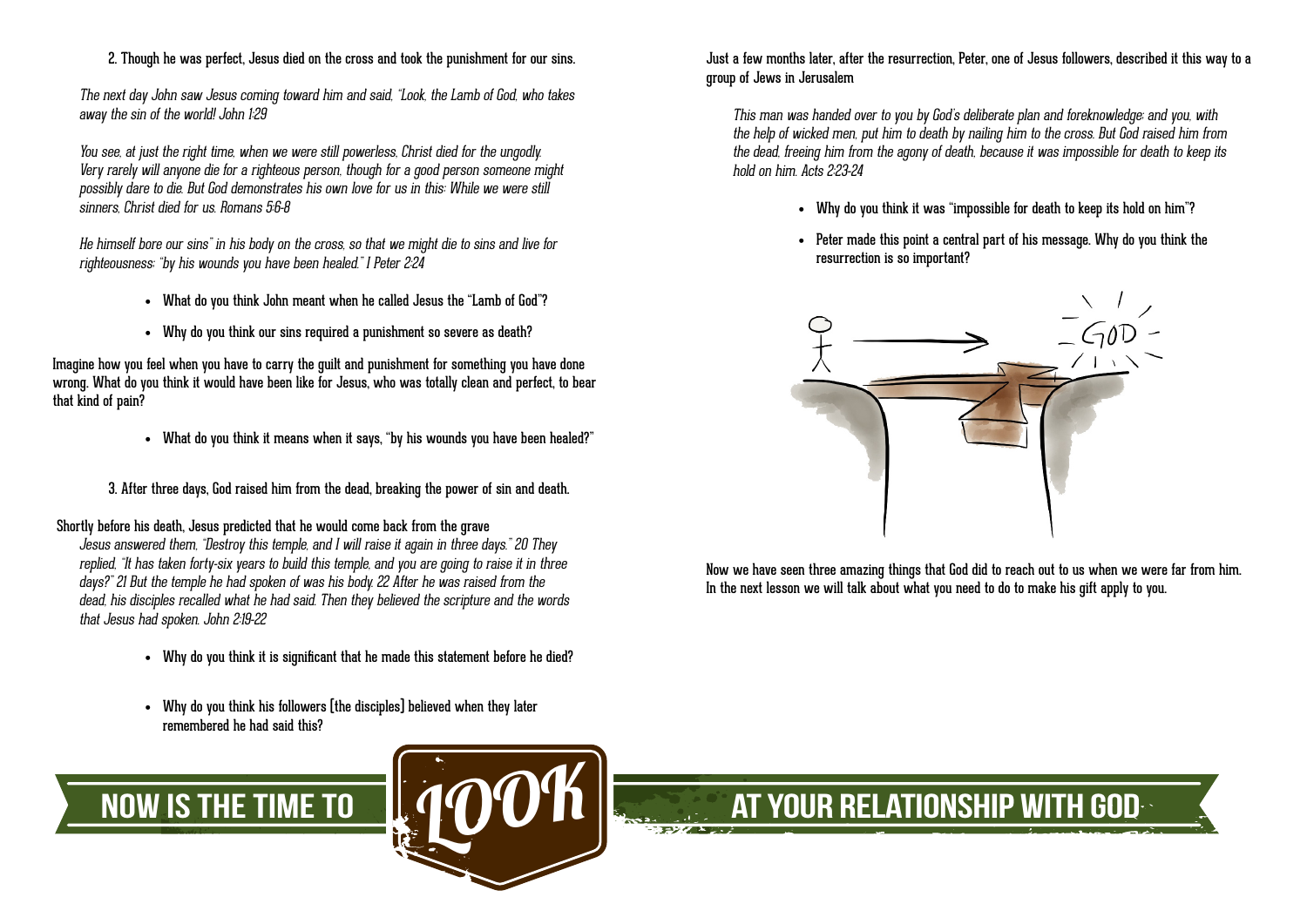Here is just a partial list of the things that happen the moment you place your faith in Jesus:

Your sins are forgiven You become a child of God You have eternal life You are given the gift of the Holy Spirit, to lead and guide you You become a part of God's family, with brothers and sisters all over the world Your name is recorded in the "book of life"

## A deeper look

### **Making the impossible possible**

While it seems quite simple to believe, it is actually impossible without God's intervention and help. Because of the impact of sin, we are blind and dead spiritually. This means that our spirits don't naturally perceive God, or respond to his truth.

God has to do several miracles to make it possible for you to believe. First of all, his Holy Spirit has to begin to bring light to your conscience, help you realize that you are sinful and separated from him. You may experience this as a sudden wave of guilt, or a sense that you are alienated from God. Then God has to begin to open your eyes to the truth. Without that supernatural work, all the Bible passages we have studied now will be impossible for you to understand, and will appear "foolish" or "stupid" to you.

The Bible says that no one can come to Jesus unless the Father draws him. This means that if you are seeking God, it is only because he started seeking you first, and drawing you to himself. If you are at all interested in knowing him, it is because he is calling you. Stop and pay attention to his voice. Don't harden your heart and reject what he is doing to reveal himself to you.

# $#4$  – Look at what you should do

Gifts are not really gifts unless they are freely received. That is why God does not force his gift on any of us. Though Christ's death on the cross made it possible for you to live in close relationship with God, which is what you were created for, that doesn't mean that this relationship is automatically yours.

### Lets look back at a passage we saw earlier in the book of John.

He was in the world, and though the world was made through him, the world did not recognize him. 11 He came to that which was his own, but his own did not receive him. 12 Yet to all who did receive him, to those who believed in his name, he gave the right to become children of God… " John 1:10-12

- • Why do you think the world did not recognize him?
- • Why did you think so many did not receive him?
- What did someone need to do to become a child of God?
- • What exactly does it mean to "believe" and "receive"?

Becoming a child of God is something that happens in the unseen, spiritual world. Remember what Jesus said in his conversation with Nicodemus?

"Flesh gives birth to flesh, spirit gives birth to spirit."

We also know that becoming a child of God has nothing to do with religion or good works. In his letter to the Ephesians, Paul says:

For it is by grace you have been saved, through faith—and this is not from yourselves, it is the gift of God — not by works, so that no one can boast. Ephesians 2:8-9